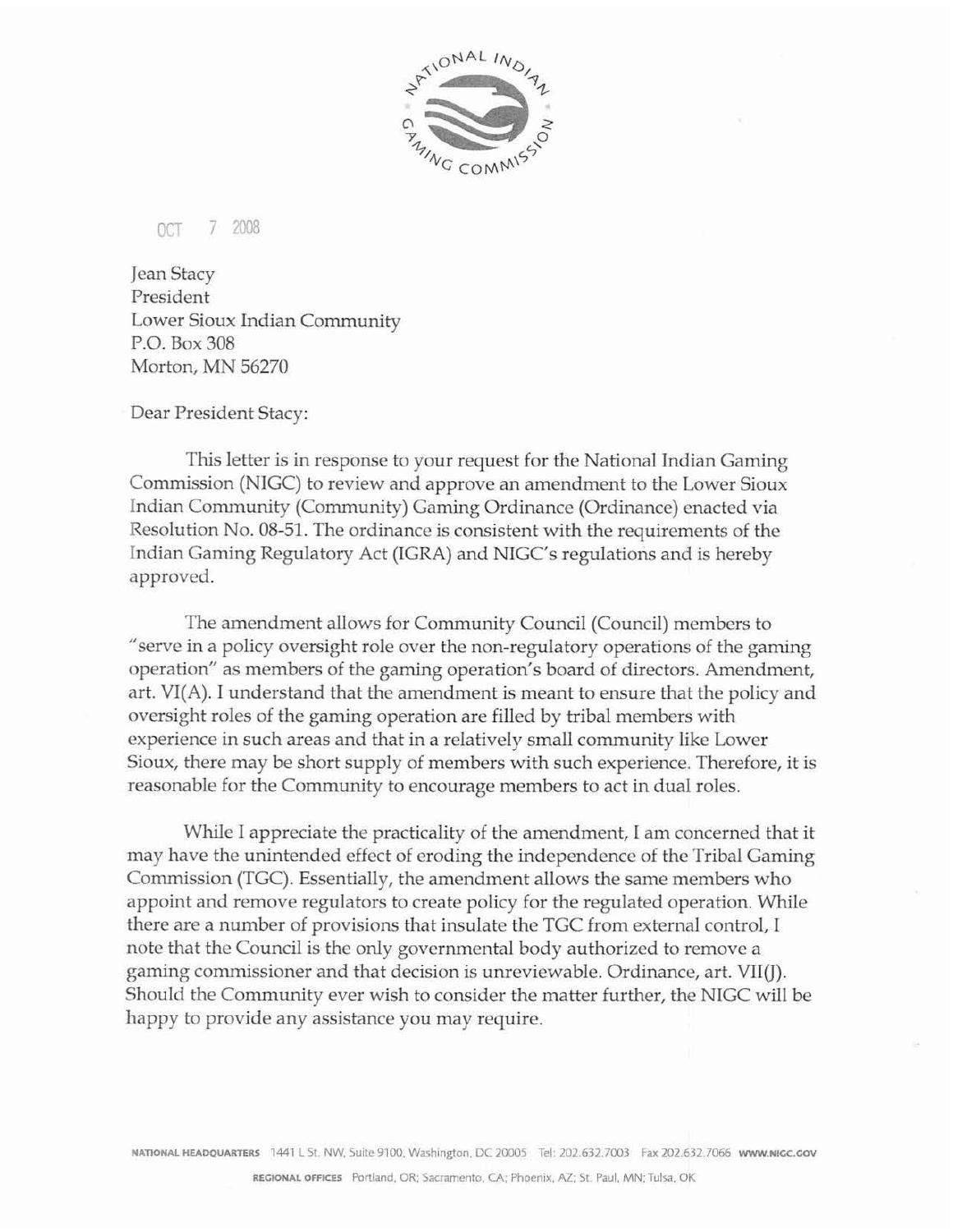Thank you for your submission. **If** you have any questions, please contact **Staff Attorney Jennifer Ward at 202-418-9814.** 

Sincerely, Philip N. Hogen Chairman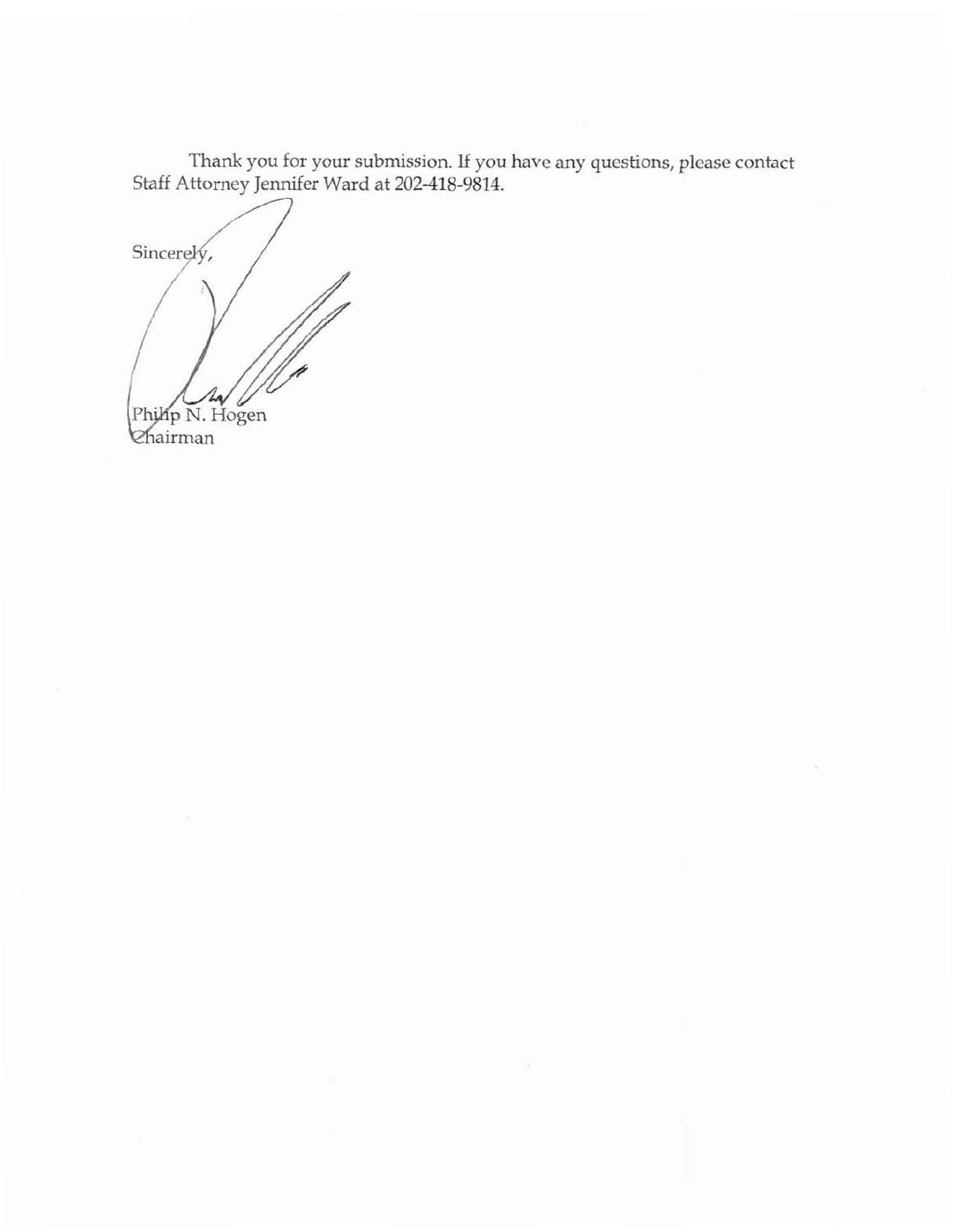$SEP - 2 \gg p$ 



## **Lower Sioux Indian Community**

P.O. Box 308 · 39527 Res. Hwy. 1 Morton, Minnesota 56270 Cansayapi Otunwe

LOWER SIQUX INDIAN COMMUNITY RESOLUTION NO. 08-133

FURTHER AMEND GAMING ORDINANCE AND SUBMISSION TO THE NATIONAL INDIAN GAMING COMMISSION

- WHEREAS, The Lower Sioux Indian Community is a duly organized and federallyrecognized Indian Tribe under 25 U.S.C. § 476, and is governed by the terms of a Constitution and By-Laws originally adopted by the Tribal Members on May 16, 1936, and approved by the Secretary of the Interior on April 23, 1936; and,
- WHEREAS, pursuant to said Constitution and Bylaws, the Community Council is the governing body of the Lower Sioux Indian Community; and

WHEREAS. the Community Council has the authority, as enumerated in ARTICLE V  $-$  POWERS, including but not limited to:  $(a)$  To negotiate with the Federal, State, and local Governments on behalf of the Community, and to advise and consult with the representatives of the Interior Department ...; (b) To employ counsel for the protection and advancement of the rights of the Community and its members  $\ldots$ ; (c) To approve or veto any sale, disposition, lease, or encumbrance of community lands, interests in lands, or other community assets; (d) To advise the Secretary of the Interior with regard to all appropriation estimates or Federal projects for the benefit of the Community prior to the submission of such estimates to the Bureau of the Budget and to Congress; (e) To make assignments of community land to members of the Community in conformity with Article IX of this Constitution; (f) To manage all economic affairs and enterprises of the Community in accordance with the terms of a charter  $\ldots$ ; (g) To appropriate for public purposes of the Lower Sioux Indian Community available funds within the exclusive control of the Community;  $(h)$  To levy assessments upon members of the Community for the use of Community property and privileges, and to permit the performance of reservation labor in lieu thereof, and to levy;  $(i)$  To safeguard and promote the peace, safety, morals, and general welfare of the Community by regulating the conduct of trade and the use and disposition of property upon the reservation ...; (i) To establish ordinances ...; (k) To regulate the

1

96%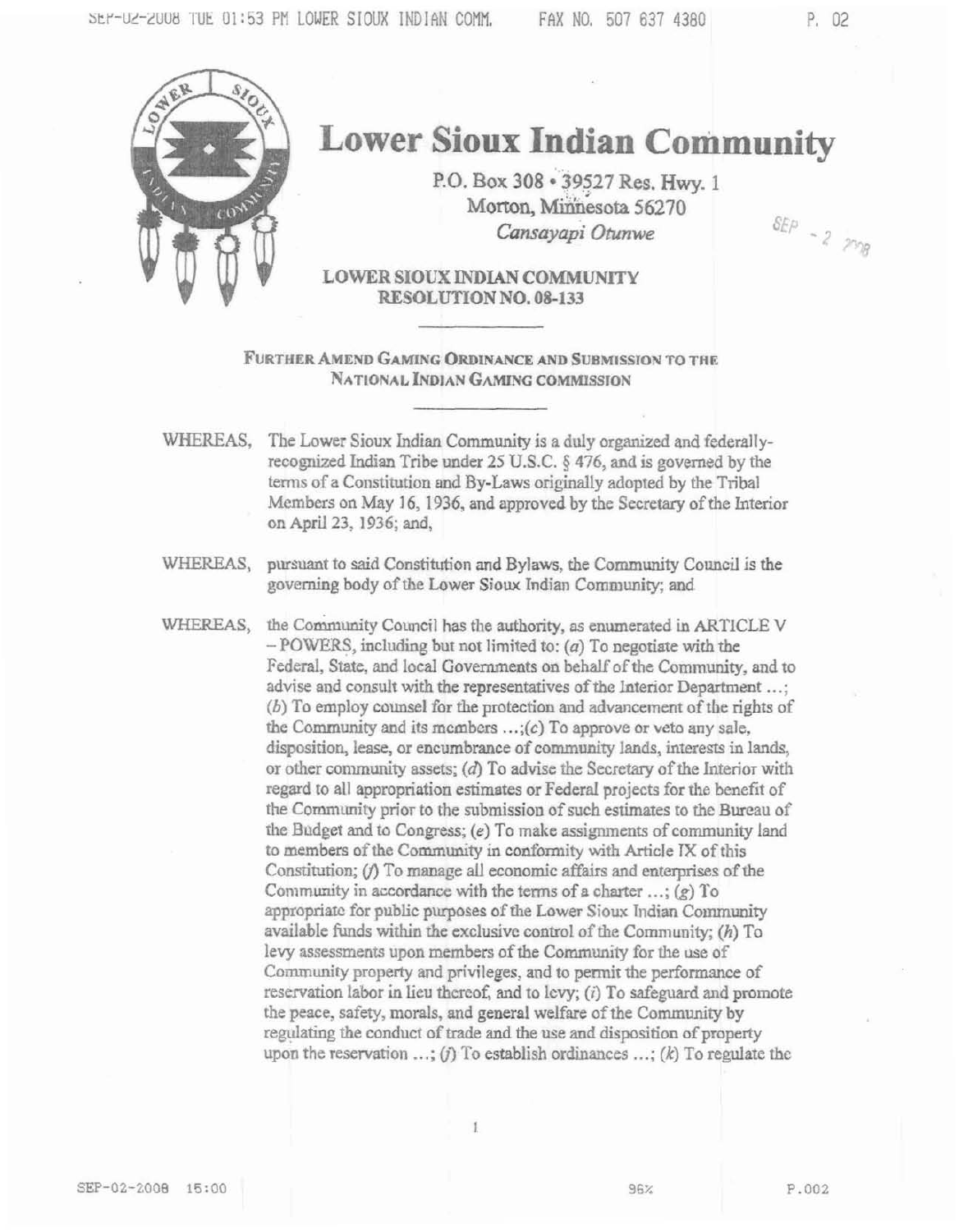manner of taking nominations for Community officers and of holding community elections ...: (I)To adopt resolutions regulating the procedure of the Community Council itself and of other Community agencies and community officials; (m) To encourage and foster the arts, crafts, traditions, and culture of the Mdewakanton Sioux Indians of Minnesota;  $(n)$  To charter subordinate organizations for economic purposes and to regulate the activities of all such organizations  $\ldots$ ; ( $o$ ) To protect and preserve the property, wildlife and natural resources of the Community: (p) To delegate to subordinate boards, or community officials, or to cooperative associations  $\ldots$ ; (q) To select delegates to sit in the annual conference of the Minnesota Mdewakanton Sioux Indians and in the National Council of the entire Sioux Nation; and,

- WHEREAS, on March 28, 2006, the National Indian Gaming Commission, acting under the authority of the Indian Gaming Regulatory Act of 1988, 25 U.S.C. § 2710(b)(1)(B), approved the Lower Sioux Indian Community Gaming Ordinance; and
- WHEREAS, the Community Council determined was in the best interests of the Community to amend the Lower Sioux Gaming Ordinance Section VI regarding the Board of Directors;
- WHEREAS, the Community Council amended the Lower Sioux Gaming Ordinance Section VI in Resolution 08-51 and submitted the Resolution and amendments for approval to the National Indian Gaming Commission in a letter dated May 14, 2008 from President Jean Stacy; and
- WHEREAS, in response to the Community's request the National Indian Gaming Commission suggested one change requiring the Board of Directors to be subject to the gaming licensure requirements of a Primary Management Officials under the Lower Sioux Gaming Ordinance
- WHEREAS, the Community Council adopted the suggested changes by amending the Lower Sioux Gaming Ordinance in Resolution No. 08-132 which also replaced, revoked, superseded Resolution 08-51; and
- WHEREAS, the Community Council has determined it in the best interest of the Community to make further changes to the Gaming Ordinance.

NOW THEREFORE BE IT ORDAINED, the Community Council hereby adopts the attached amendments to the Lower Sioux Gaming Ordinance a clear copy and a redlined copy attached and incorporated by reference.

BE IT FURTHER ORDAINED, the Community Council hereby authorizes the submission of the attached proposed amendments, incorporated by reference, to the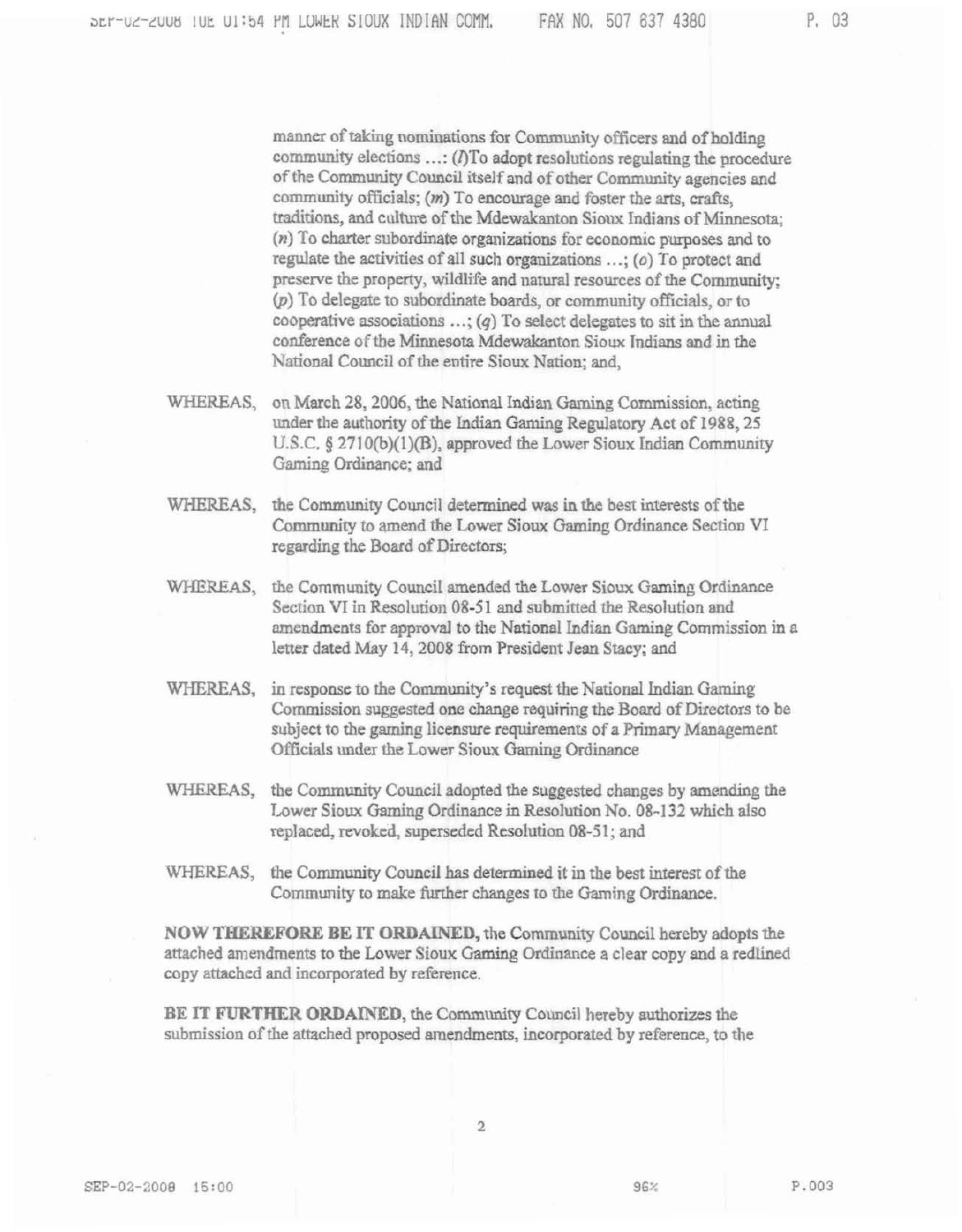P. 04

Lower Sioux Gaming Ordinance to the National Indian Gaming Commission for approval pursuant to the Indian Gaming Regulatory Act, 25 U.S.C. § 2701 et seq.

## **CERTIFICATION**

I certify that Resolution No. 08-133 WAS DULY ADOPTED BY THE Community Council of the Lower Sioux Indian Community at a meeting held on the  $28^{th}$  day of July, 2008, a quorum being present by a vote of  $5 \text{ m}$  favor, 0 opposed, and 0 abstaining.

Jegn Stacy, President

elson resident

Francine Unruh Treasurer

Wanda Blue Assistant Secretary Treasurer

Margaret Faro

Secretary



95%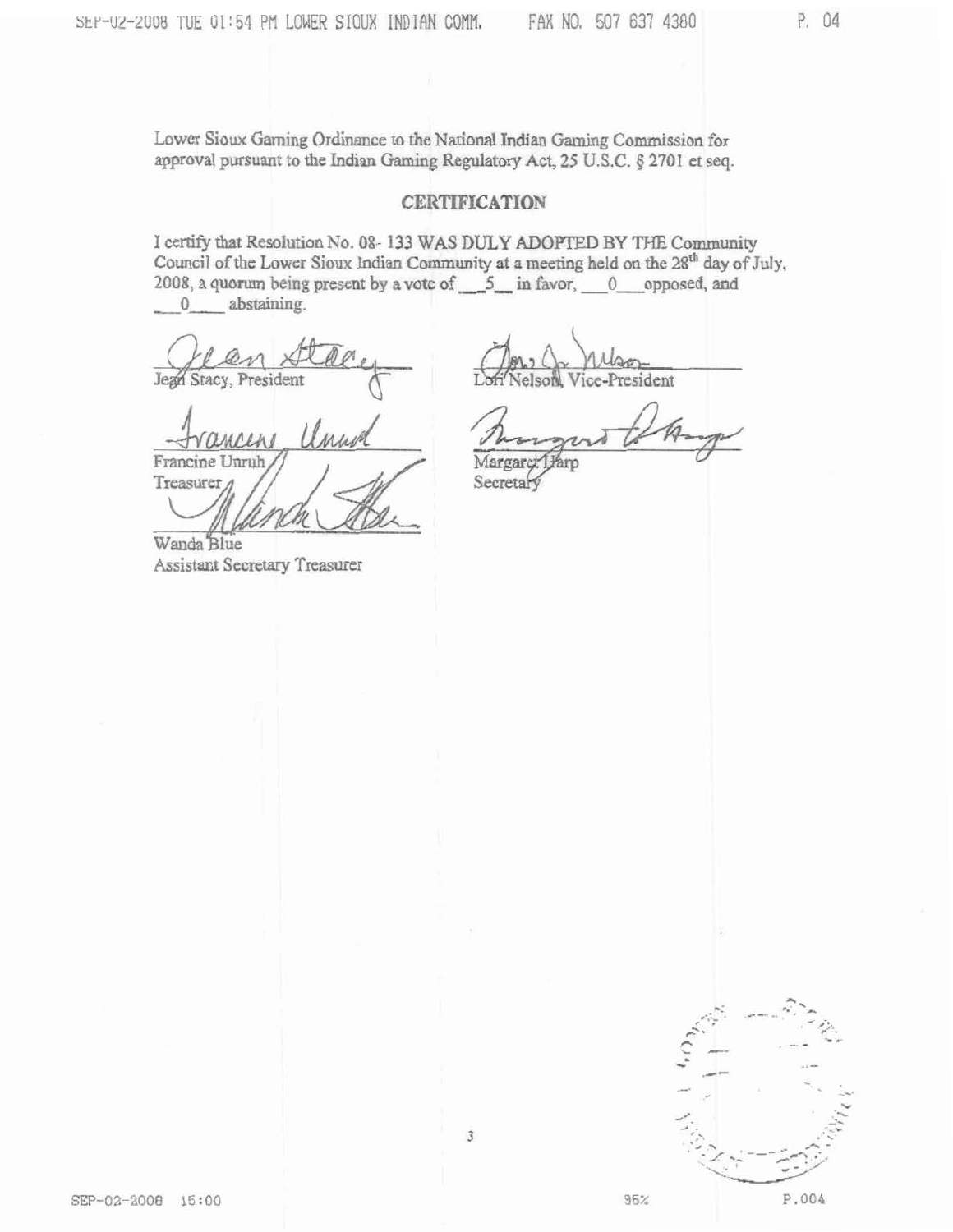P. 05

## VI. **Board of Directors**

- A. In addition to the General Manager for the facility, there shall established a Tribal Gaming Board of Directors which shall serve in policy oversight role over the non-regulatory operations of the gaming operation. In the event the Community enters into a management contract approved by the NIGC, the Board may delegate some or all duties to the approved management contractor.
- $B.$ The Board of Directors may consist of the Tribal Council with terms coinciding with the terms of his or her office. The Board of Directors shall consist of no less than three  $(3)$  members and no more than five  $(5)$ . Any member of the Board of Directors that is not a Tribal Council Member shall serve at the leisure of the Tribal Council.
- C. The Board of Directors may act in its official capacity even if there are vacancies on the Board of Directors.
- D. The Board of Directors shall perform the following duties:
	- i. Approve non regulatory policies for all departments of the gaming facility, whether managed by a tribal employee or by an approved management contractor;
	- ii. Inspect and examine on a periodic basis all books, records and papers of the gaming facility and any other department within the gaming facility;
	- iii. Approve hours of operation for the gaming facility;
	- iv. Approve wager limits, if not regulated by the Tribal / State Compact or other applicable gaming regulation:
	- $V_{+}$ Approve marketing plans;
	- vi. Approve policies regarding interviews, selection and training of the gaming operation as well as other employees paid by the gaming operation:
	- Approve employee policies, rate of pay and hours of work; vii.
	- viii. Approve an annual operating budget. This is subject to Community Council approval if no Community Council Members are serving as the majority of the Board of Directors;
	- ix. Review bids concerning the gaming operation and its departments; and
	- Any other duties necessary to monitor and oversee the policies of X. the gaming operation.